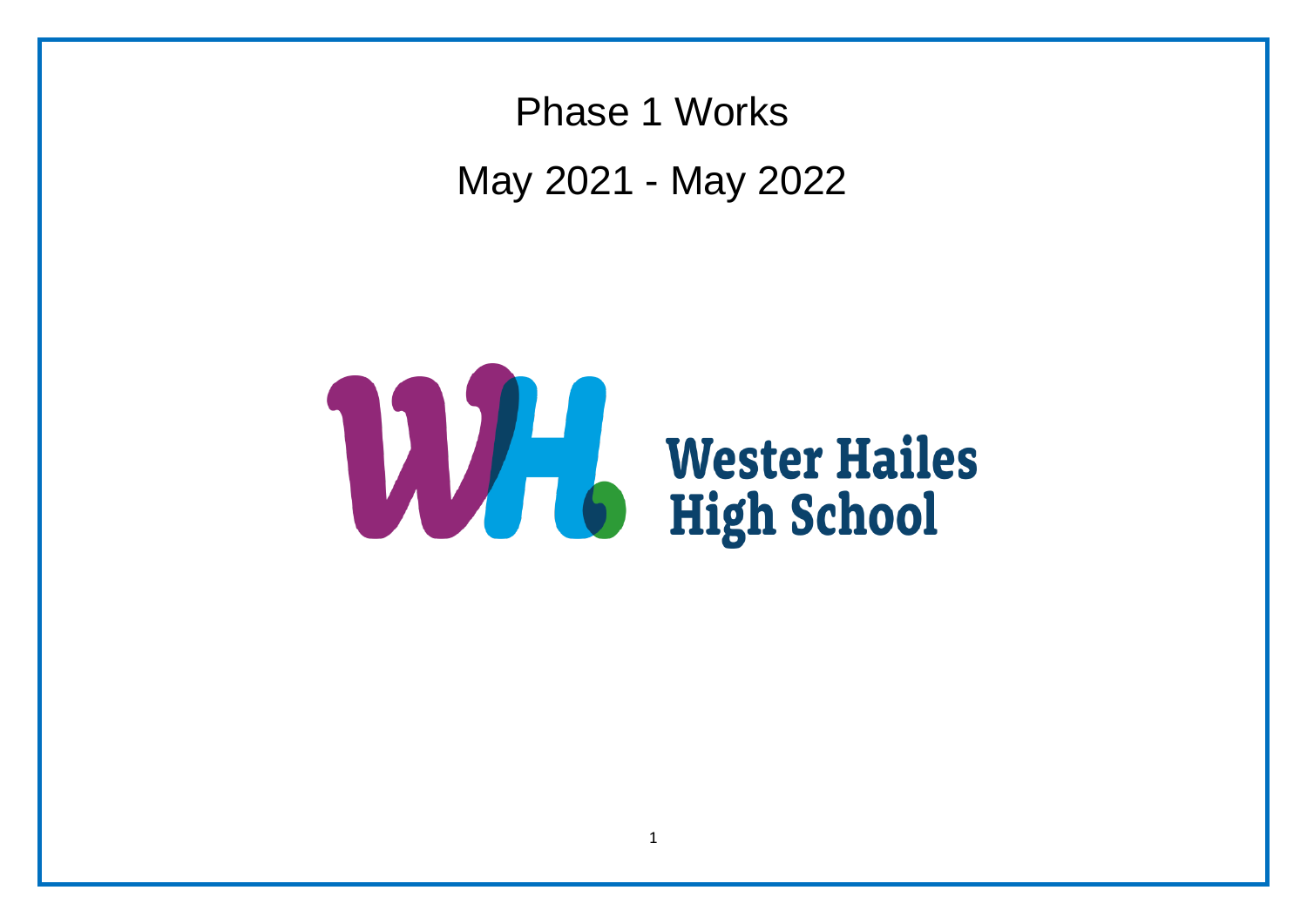# **Phase 1 Works Action Plan**

| <b>Priority 1 – Road Access</b>                                                                                                                                                                                                                                                                                                |                     |                                                        | Timescale – up to 54 weeks |                                     |                                                             |
|--------------------------------------------------------------------------------------------------------------------------------------------------------------------------------------------------------------------------------------------------------------------------------------------------------------------------------|---------------------|--------------------------------------------------------|----------------------------|-------------------------------------|-------------------------------------------------------------|
| The access road at the side of A block will be decommissioned from 10 <sup>th</sup> May and will effectively be a building site. There will be no access to any part of the road<br>beyond the boundary point. All existing car parks within the boundary will not be use. Alternate parking will be in the overflow car park. |                     |                                                        |                            |                                     |                                                             |
| <b>Tasks</b>                                                                                                                                                                                                                                                                                                                   | <b>By Whom</b>      | <b>Resources</b>                                       |                            | <b>Time</b>                         | <b>Notes</b>                                                |
| Distribute site plan<br><b>Morrisons Construction</b>                                                                                                                                                                                                                                                                          | D Young<br>C Irvine | Scan of A Block site<br>map to be issues               |                            | By Wednesday 5 <sup>th</sup><br>May | On going with updates from<br><b>Morrisons Construction</b> |
| <b>School Deliveries</b>                                                                                                                                                                                                                                                                                                       | C Irvine            | Co-ordination of<br>various services as<br>they arrive |                            | On going                            | Services will have to be informed of<br>new protocol        |
|                                                                                                                                                                                                                                                                                                                                |                     |                                                        |                            |                                     |                                                             |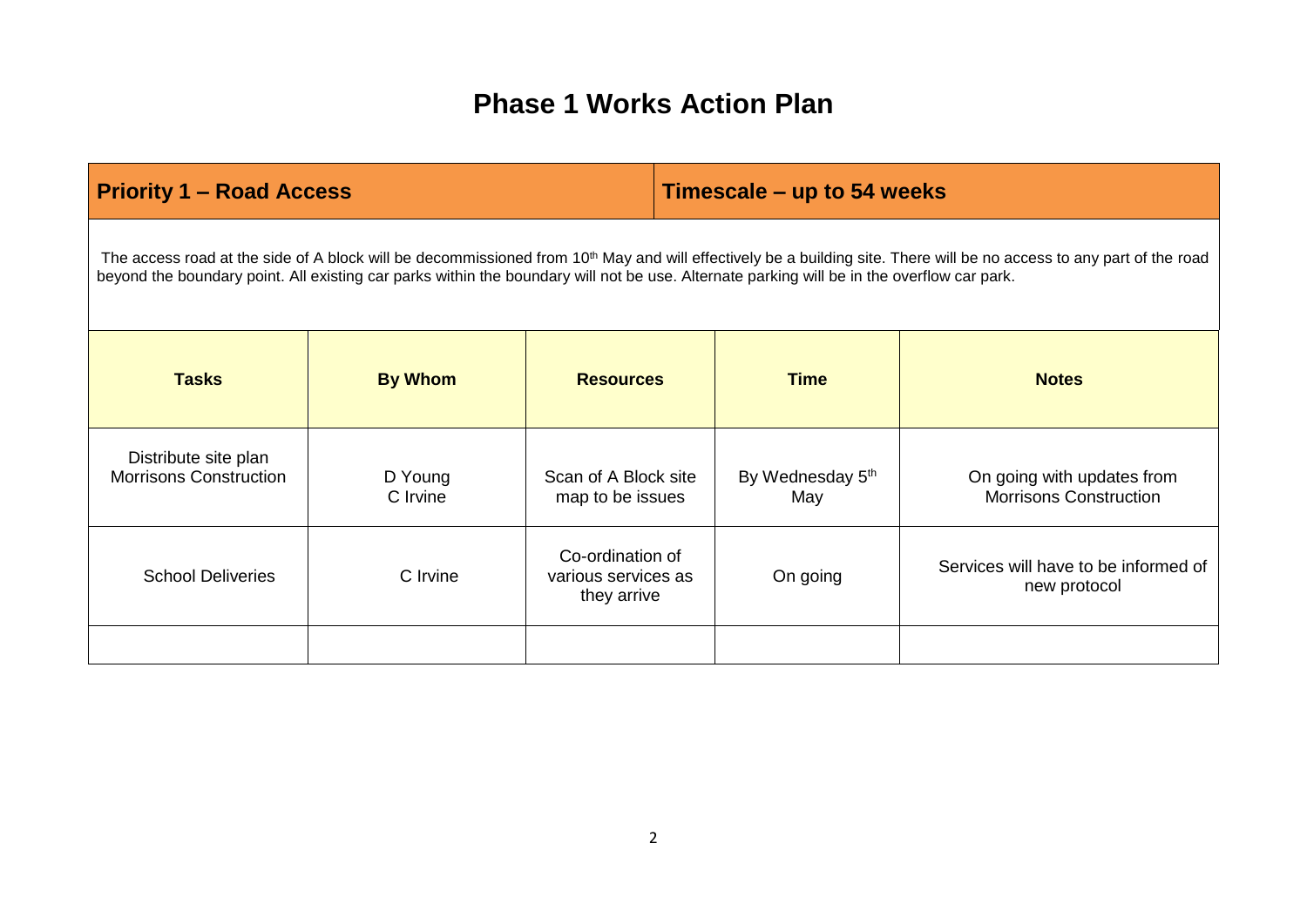## **Priority 2 – Catering and Kitchen Facilities | Timescale – up to 30 weeks**

The West Dining Areas and Community Café are to be decommissioned from the 10<sup>th</sup> May following the site visit on the 26<sup>th</sup> April. There will be no access to any part of the school at this time as the works access and subsequent wiring affects many areas. A new dining area and servery will have to be installed in the community hall with additional dining space in Conference Room 2.

Access and egress will have to be established from the playground as their will no access from A Block

| <b>Tasks</b>                                                                                  | <b>By Whom</b>                                     | <b>Resources</b>                              | <b>Time</b>                   | <b>Notes</b>                     |
|-----------------------------------------------------------------------------------------------|----------------------------------------------------|-----------------------------------------------|-------------------------------|----------------------------------|
| Clear and clean<br><b>Community Hall</b>                                                      | <b>FM Staff</b><br>Leisure Staff<br>Cleaning staff | <b>Staff</b>                                  | By Friday 7 <sup>th</sup> May | Check status on Thursday 6th May |
| Decant appropriate<br>furniture from WDA to<br>Community Hall to<br>maximise space for dining | <b>FM Staff</b>                                    | Staff                                         | By Friday 7 <sup>th</sup> May | On going                         |
| Set up servery in<br><b>Community Hall</b>                                                    | Catering staff<br><b>FM Staff</b><br>J Strandberg  | Check power/IT<br>requirements for<br>servery | By Friday 7 <sup>th</sup> May | On going                         |
| Comms to all stakeholders                                                                     | D Young/ Carol Irvine                              | Share action plan                             | By Wednesday 5th<br>May       | On going                         |
|                                                                                               |                                                    |                                               |                               |                                  |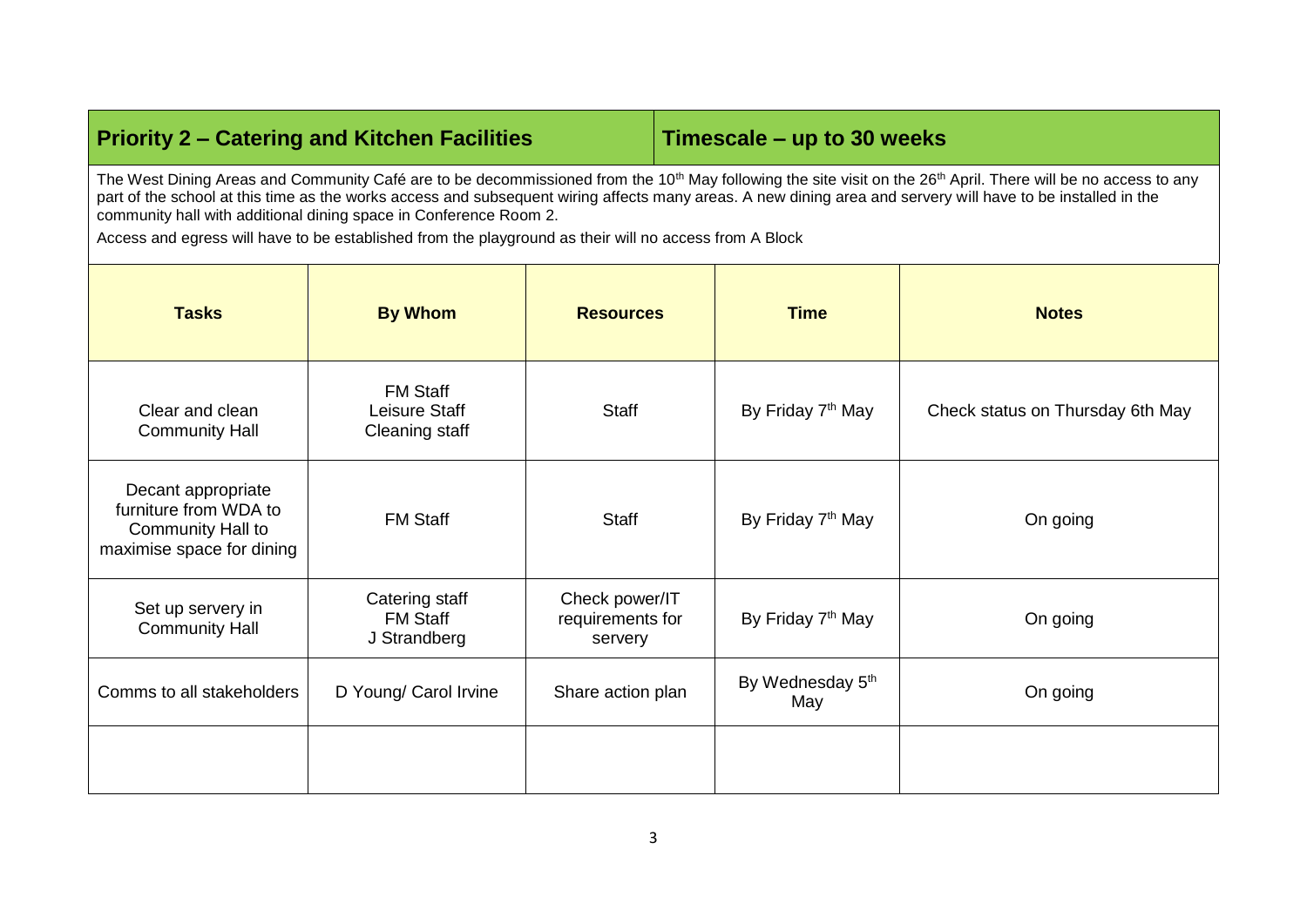### **Priority 3 – Admin office & School Entry Timescale – up to 20 weeks**

The admin corridor will be decommissioned from week beginning 10<sup>th</sup> May and the school office will revert to its old location in the ST corridor. A new entry system and signage will have to be created using the disabled entrance at the gable end wall. The main entrance will be decommissioned for safeguarding purposes and the side door in the main foyer will be the only access/egress for staff and pupils during the school day. The green gate function will need to be used more in an operational sense at lunchtimes.

| <b>Tasks</b>                                   | <b>By Whom</b>                         | <b>Resources</b>                                                                                 | <b>Time</b>                   | <b>Notes</b>                                           |
|------------------------------------------------|----------------------------------------|--------------------------------------------------------------------------------------------------|-------------------------------|--------------------------------------------------------|
| Clear existing TAG room<br>and check IT status | J Strandberg<br><b>FM Staff</b>        | Staff<br>Check power and IT                                                                      | By Friday 7 <sup>th</sup> May | On going                                               |
| Decant office to old Centre<br>Office          | All admin staff<br>FM staff            | IT requirement and<br>COVID set up<br>Set up front facing<br>work station                        | By Friday 7 <sup>th</sup> May | Check status on Thursday 8th May                       |
| Set up new entry and<br>signage                | R Brown<br>C Irvine                    | Mobile barriers<br>Signage for office and<br>entrance into<br>playground<br>Signing in protocols | By Friday 7 <sup>th</sup> May | Set up must ensure that safe guarding<br>is a priority |
| Access into Playground                         | <b>FM Staff</b><br>R Brown<br>C Irvine | Main entrance<br>securely locked with<br>signage advising use<br>entrance way                    | By Friday 7 <sup>th</sup> May |                                                        |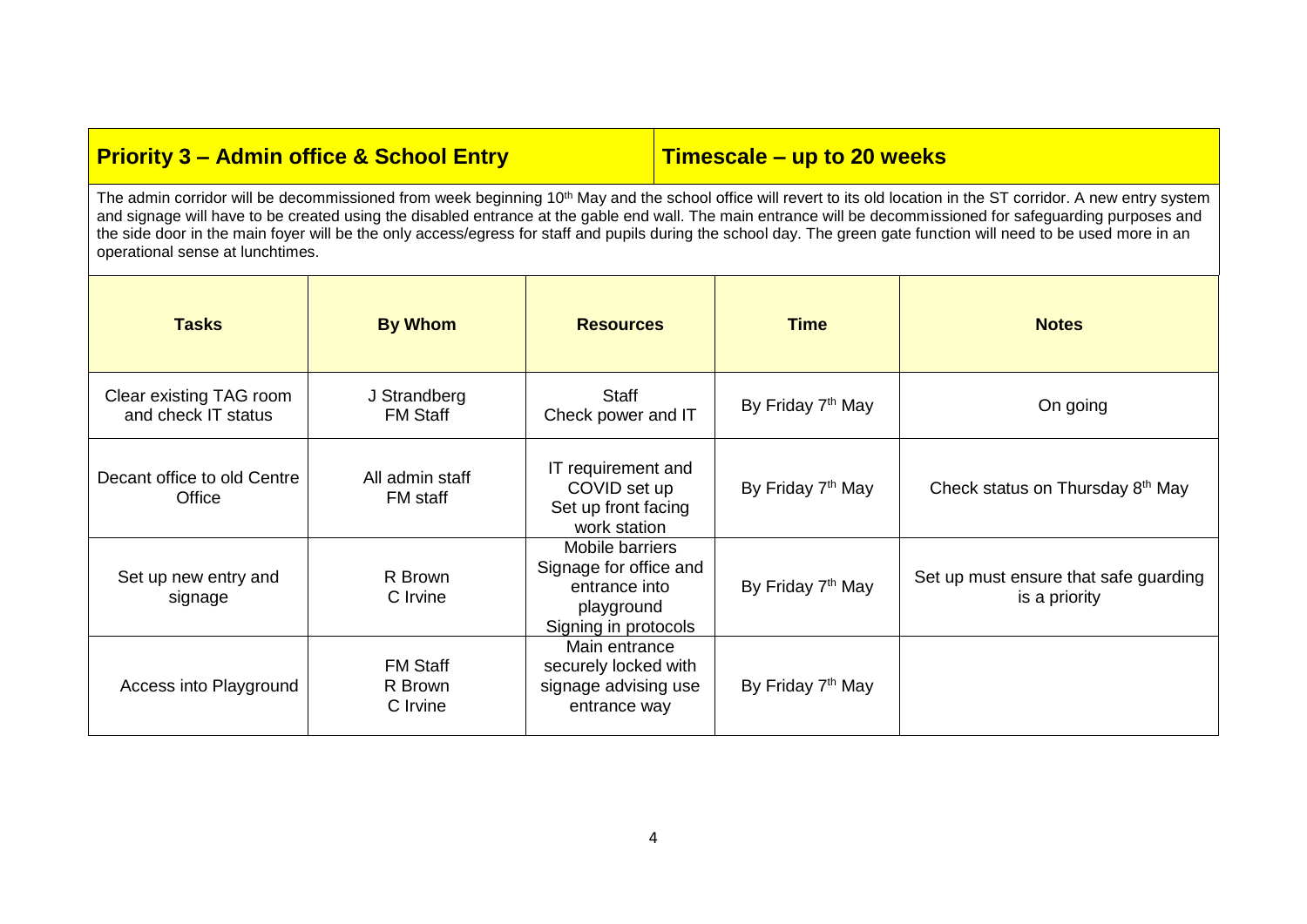| <b>Priority 4 - WDA Toilets</b>                                                                                                                                                                                                                                                                                                                                     |                                                              |                                                                | Timescale - up to 20 weeks    |              |  |
|---------------------------------------------------------------------------------------------------------------------------------------------------------------------------------------------------------------------------------------------------------------------------------------------------------------------------------------------------------------------|--------------------------------------------------------------|----------------------------------------------------------------|-------------------------------|--------------|--|
| The WDA toilet block will be decommissioned from 10 <sup>th</sup> May and pupils will have no access to the toilet block. There are two essential considerations that will<br>impact on current facilities.<br>During class time - B/C block beside the entrance to HE (these were previously staff toilets)<br>At social times - the Gallery toilets will be used. |                                                              |                                                                |                               |              |  |
| <b>Tasks</b>                                                                                                                                                                                                                                                                                                                                                        | <b>By Whom</b>                                               | <b>Resources</b>                                               | <b>Time</b>                   | <b>Notes</b> |  |
| Exit door beside Boys<br>Toilet to be<br>decommissioned                                                                                                                                                                                                                                                                                                             | <b>Morrisons Construction</b><br><b>FM Staff</b><br>C Irvine | <b>Staff</b>                                                   | By Friday 7 <sup>th</sup> May |              |  |
| Establish new pupil toilet<br>facilities during class time                                                                                                                                                                                                                                                                                                          | Cleaning staff<br>S Kerr                                     | Two disabled toilets<br>beside medical room<br><b>Cleaners</b> | By Friday 7 <sup>th</sup> May |              |  |
| Use of Gallery toilets<br>during social times                                                                                                                                                                                                                                                                                                                       | <b>ST</b><br><b>Teaching Staff</b>                           | <b>Cleaners</b>                                                | By Friday 7 <sup>th</sup> May |              |  |
| Comms to all pupils                                                                                                                                                                                                                                                                                                                                                 | <b>ST</b><br><b>Pupil Support</b><br><b>Admin Staff</b>      | e-mails<br>appropriate signage                                 | By Friday 7 <sup>th</sup> May |              |  |